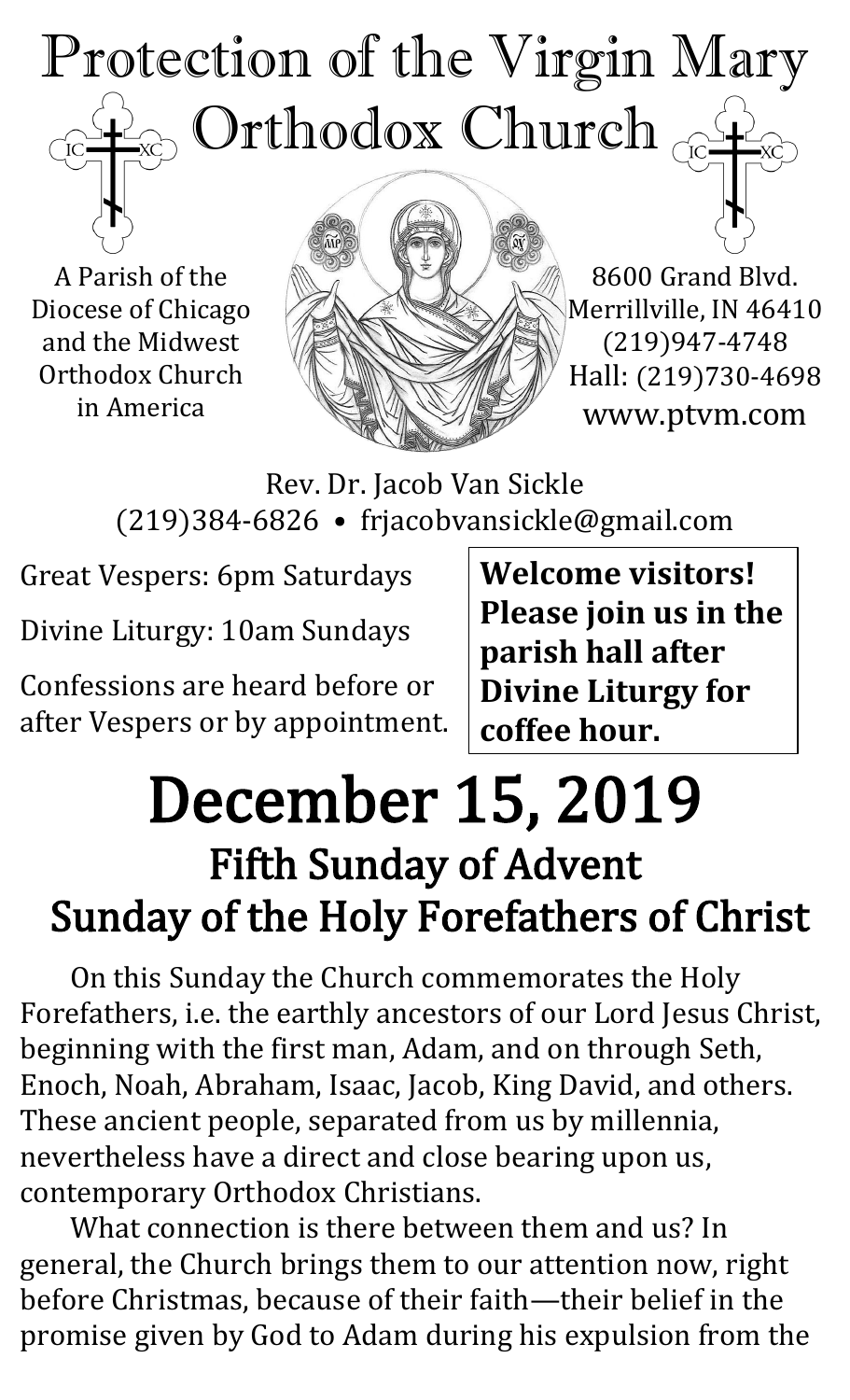garden of Eden, that in the end a Savior will come into the world and will redeem mankind from sin and death. All of the

forefathers, who lived on earth long before the birth of Christ, lived and burned with this faith, never allowing it to be extinguished. They are a shining example to us, who are living on earth after the incarnation of our Lord. Just like those ancient people, we too have not actually seen Christ in the flesh: they only knew that He would come into the world, while



we know that He did come into the world. But they firmly believed in His coming and their faith was justified.

We should have even greater faith. The Lord was, and is, and will be. He lived on earth as a man, in His Church He remains with us constantly, and He will again return to earth to judge mankind. When Jesus Christ appeared before the doubting Apostle Thomas, who could not believe in the Lord's resurrection unless he actually touched Christ's wounds, upon touching them he cried out: "My Lord and my God!" Then, speaking both of the fathers who came before *and* us who have come after, the Lord said to the apostle: "Because you have seen Me, you have believed; but blessed are they that have not seen, and yet have believed."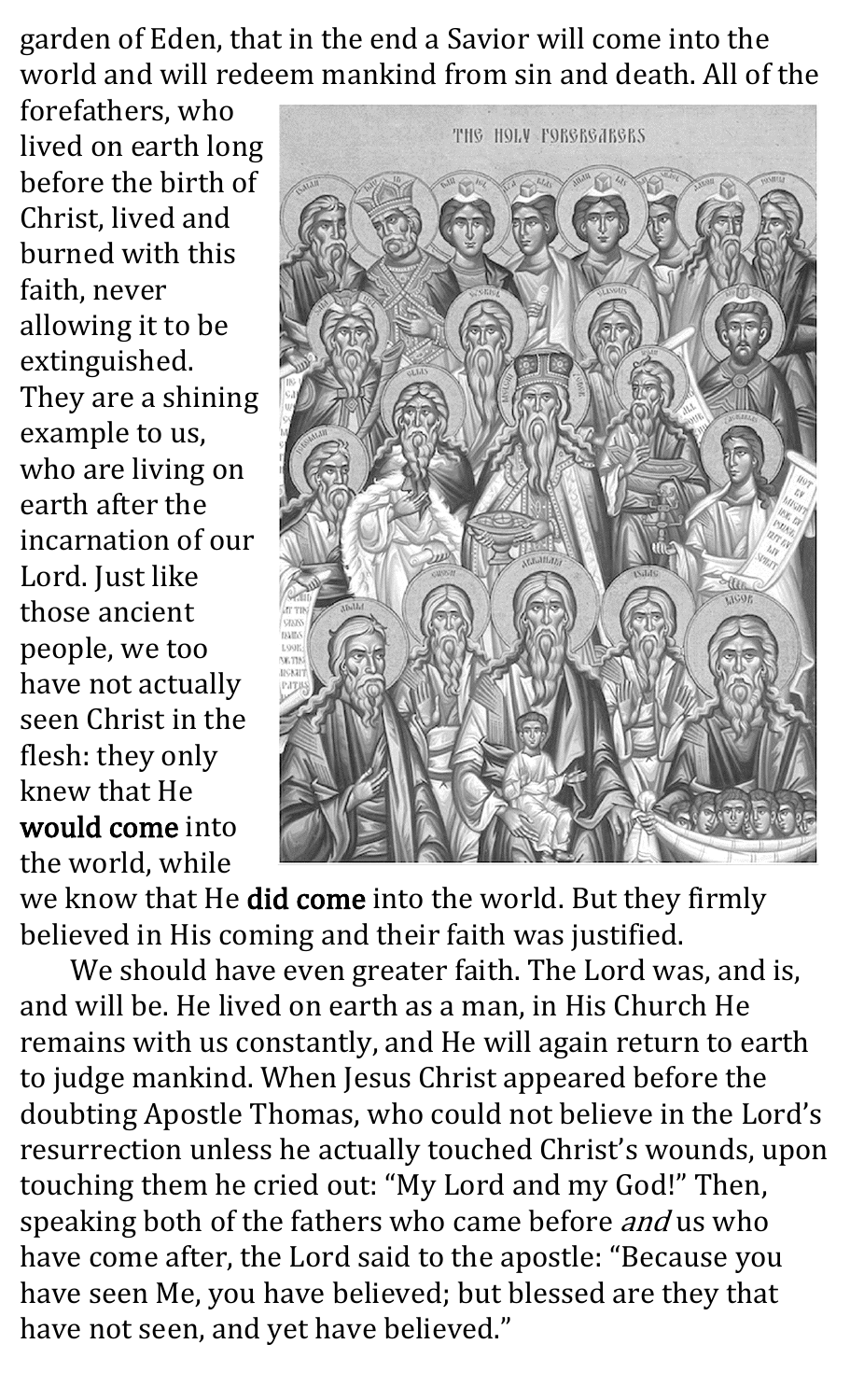## HYMNS OF THE DAY

## Tone 1 – Resurrectional Troparion

When the stone had been sealed by the Jews, while the soldiers were guarding Your most pure body, You rose on the third day, O Savior, granting life to the world. The powers of heaven therefore cried to You, O Giver of Life: "Glory to Your Resurrection, O Christ!

Glory to Your Kingdom!//

Glory to Your dispensation, O You who <u>love</u> mankind!"

#### Tone 2 – Troparion of the Holy Forefathers

Through faith You justified the Forefathers, betrothing through them the Church of the gentiles. These saints exult in glory, for from their seed came forth a glorious fruit: she who bore You without seed.// So, by their prayers, O Christ God, have mercy on us!

#### Tone 1 – Resurrectional Kontakion

As God, You rose from the tomb in glory, raising the world with Yourself. Human nature praises You as God, for death has vanished. Adam exults, O Master! Eve rejoices, for she is freed from bondage and cries to You:// "You are the Giver of Resurrection to all, O Christ!"

### Tone 6 – Kontakion of the Holy Forefathers

You did not worship the graven image, O thrice-blessed ones, but armed with the immaterial Essence of God, you were glorified in a trial by fire. From the midst of unbearable flames you called on God, crying: "Hasten, O compassionate One! Speedily come to our aid,// for You are merciful and able to do as You will!"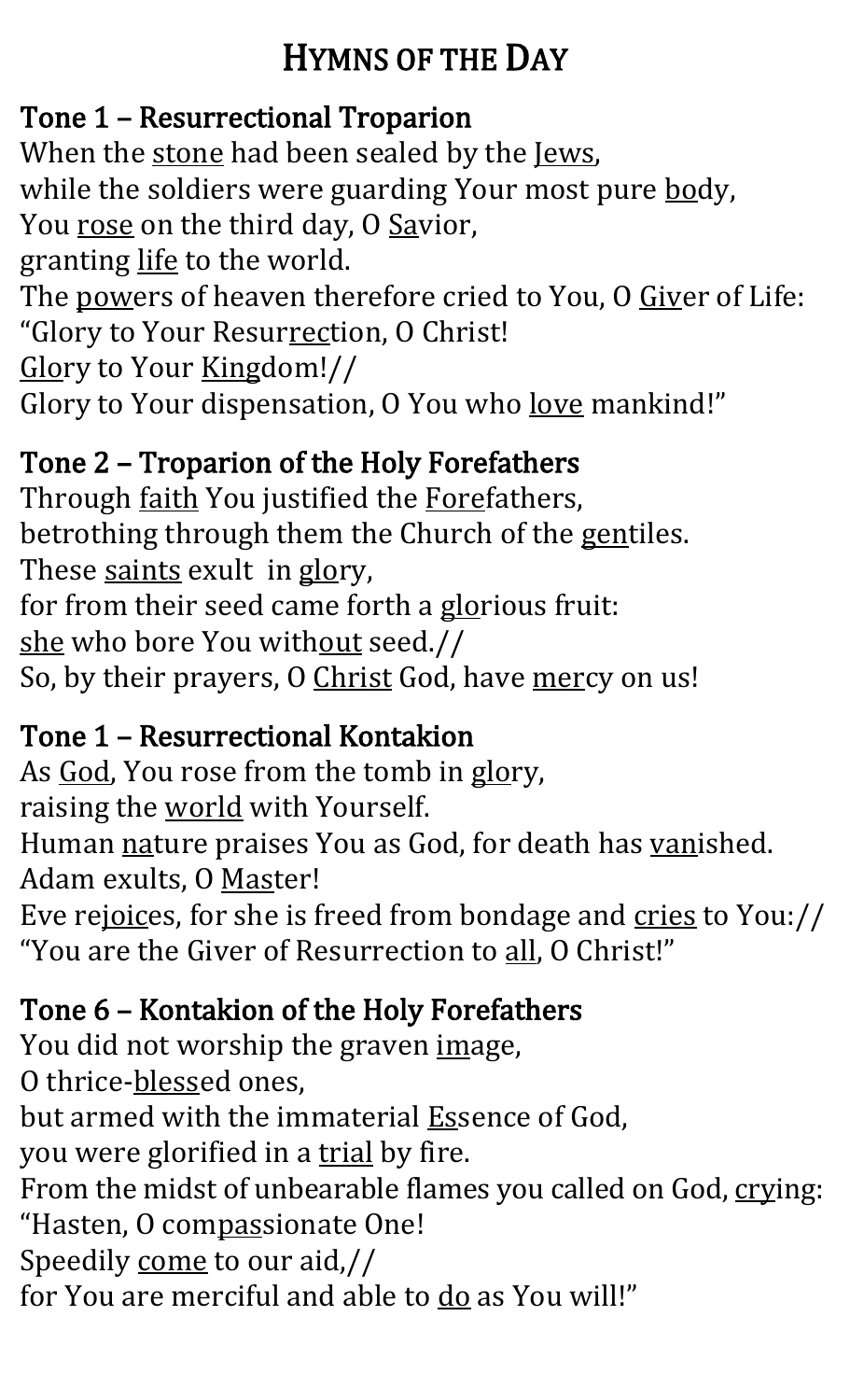### SCRIPTURE READINGS

#### Tone 4 – Prokeimenon of the Holy Forefathers (Daniel 3) Blessed are You, O Lord God of our fathers, and praised and glorified is Your name forever!

#### Epistle: Colossians 3.4-11 (Forefathers)

Brethren, when Christ who is our life appears, then you also will appear with Him in glory. Therefore, put to death your members which are on the earth: fornication, uncleanness, passion, evil desire, and covetousness, which is idolatry. Because of these things, in which you once walked when you lived in them, the wrath of God is coming upon the sons of disobedience. But now you must put off all these: anger, wrath, malice, blasphemy, filthy language from your mouth; do not lie to one another, since you have put off the old man with its deeds and have put on the new man who is renewed in knowledge according to the image of Him who created him: where there is neither Greek nor Jew, circumcised nor uncircumcised, barbarian, Scythian, slave nor free, but Christ is all and in all.

#### Gospel: Luke 14.16-24 (Forefathers)

At that time Jesus spoke this parable saying, "A certain man gave a great supper, and invited many, and sent his servant at supper time to say to those who were invited, 'Come, for all things are now ready.'

But they all with one accord began to make excuses. The first said to him, 'I have bought a piece of land, and I must go and see it. I ask you to have me excused.'

And another said, 'I have bought five yoke of oxen, and I am going to examine them. I ask you to have me excused.'

Still another said, 'I have married a wife, and therefore I cannot come.'

So that servant came and reported these things to his master. Then the master of the house, being angry, said to his servant, 'Go out quickly into the streets and lanes of the city, and bring in here the poor and the maimed and the lame and the blind.'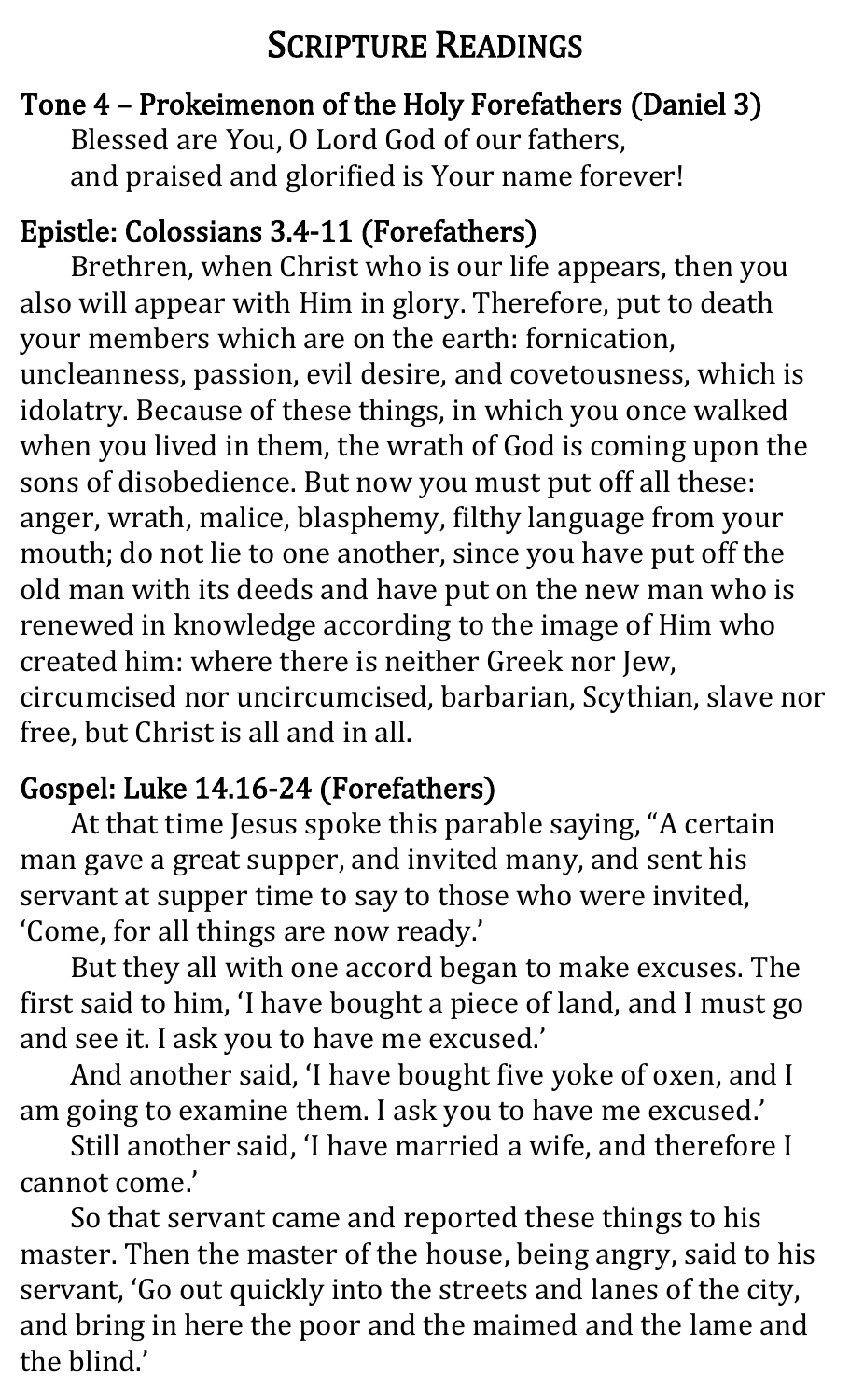And the servant said, 'Master, it is done as you commanded, and still there is room.'

Then the master said to the servant, 'Go out into the highways and hedges, and compel them to come in, that my house may be filled. For I say to you that none of those men who were invited shall taste my supper.'"

#### WE REMEMBER IN PRAYER

| N.Dep. Archiman. Ephraim |
|--------------------------|
| <b>Margaret Vogrin</b>   |
| Martin Svihra            |
| Pr. George Pappas        |
| Madeline Petri           |
| Ev.Mem                   |
| Andrew Fedorenko ('33)   |
| George Shevchenko ('56)  |
| Radion Yacuk ('61)       |
|                          |

Health & Salvation: Mat. Anna Archpr. Peter Pr. John Pr. Christopher Mat. Jennifer Andrew Gideon Kevin Jon Tanya Jovan Julia Warren Carol Tom Elizabeth Tina Brittany Jennifer Lennox Laila Paula Stacey Jeramie Olivia Parker Melissa Jonathan Matthew Shaun Gail Maria Barbara Thomas Carol Jessica

Nicholas Martin ('61) Spasa Danaeff ('69) Paul Nepsha ('83) Victor Kay (2003) Mary Shocaroff (2018) Anatol Meuch Alekzander Niedbajlik Luba Sarafin Boris Sarafin

> Eduardo Christine Tom Nicholas Natalie Barbara Kristin Linda Phyllis Kay Fred Larry Rollie Joseph Martin Mark Alexa Paula Alexandra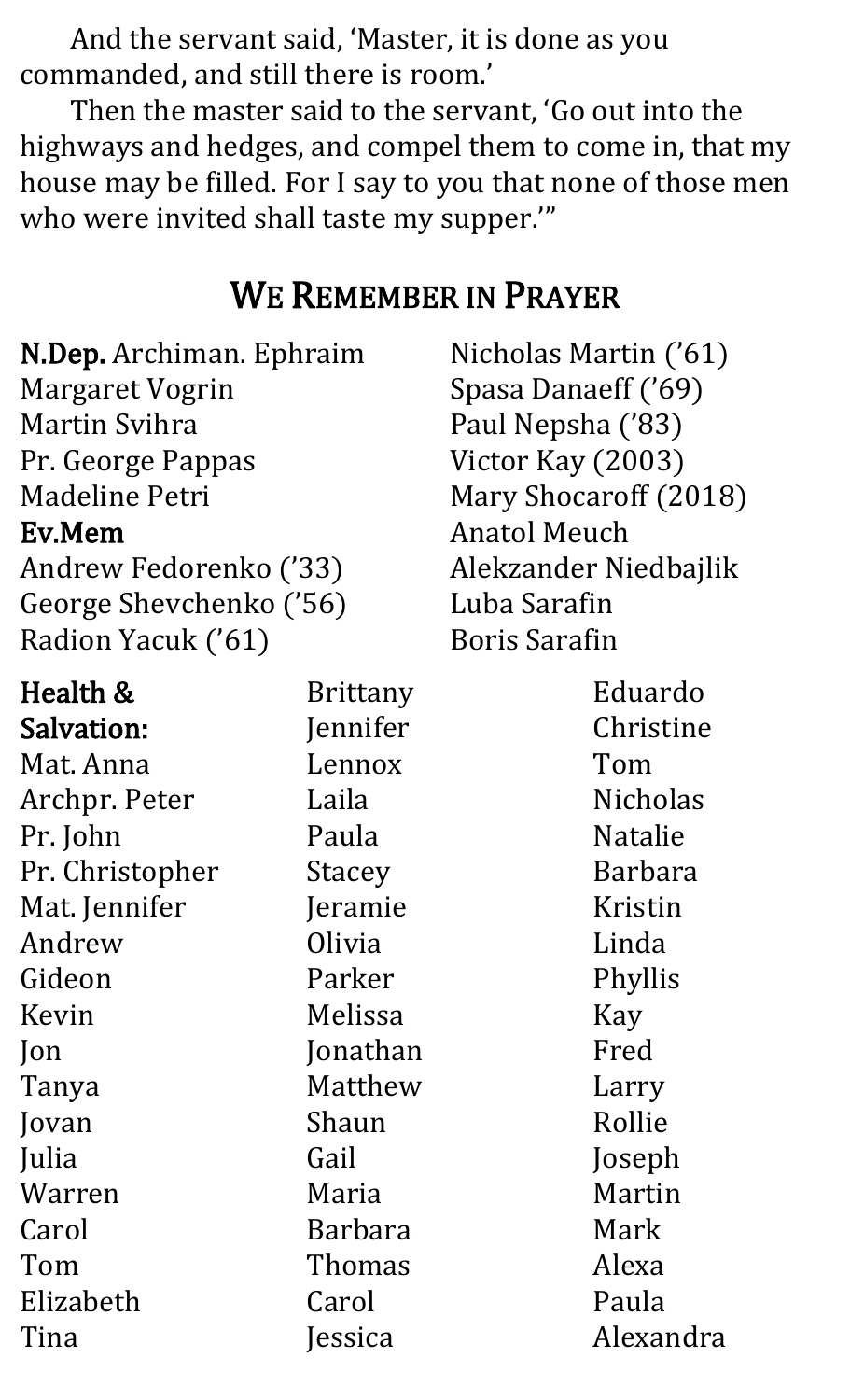| James   | Kathleen  | N.Ill. Tasia |
|---------|-----------|--------------|
| Joanne  | Paul      | Jeffrey      |
| Ronald  | William   | Greta        |
| Michael | Michael   | Michael      |
| Joseph  | Frederick | Courtney     |
| Rachel  | Janet     | Lea          |

\*If you know someone who needs prayer, please give their name to Fr Jacob

## ANNOUNCEMENTS

Welcome Fr. Danial Doss, and thank you for serving today! Fr Jacob returns from vacation this Friday, December 20.

2020 Calendars from St. Tikhon's are available in the Narthex. Please take only one per adult until they have been out for a few weeks and everyone has had a chance at them.

The **O-Club** will meet today during coffee hour.

There is no Bible Study this week. We resume on January 8.

This Wednesday is the 10<sup>th</sup> anniversary of the **falling asleep of** Archbishop Job. There will be a Memorial Divine Liturgy in his memory at Sts. Peter and Paul in Burr Ridge, IL @ 9:30am.

Consider making a flower donation to help us beautify the Church for Christmas. Envelopes are in your stewardship box.

This Sunday is your last chance to order gift cards through our Scrip program and have them by Christmas. Also, if you do any shopping through Amazon, you can begin at [www.smile.amazon.com](http://www.smile.amazon.com/) and select "Protection of the Virgin Mary Church" as your charity of choice.

On Sunday, Dec 29, after Divine Liturgy we will have our annual Christmas Yolka and potluck. Please let us know on the sign-up sheet in the narthex what you can bring to share.

#### Mark your calendars:

Dec 18: Memorial Divine Liturgy for Archbishop Job at Sts. Peter and Paul in Burr Ridge, IL @ 9:30am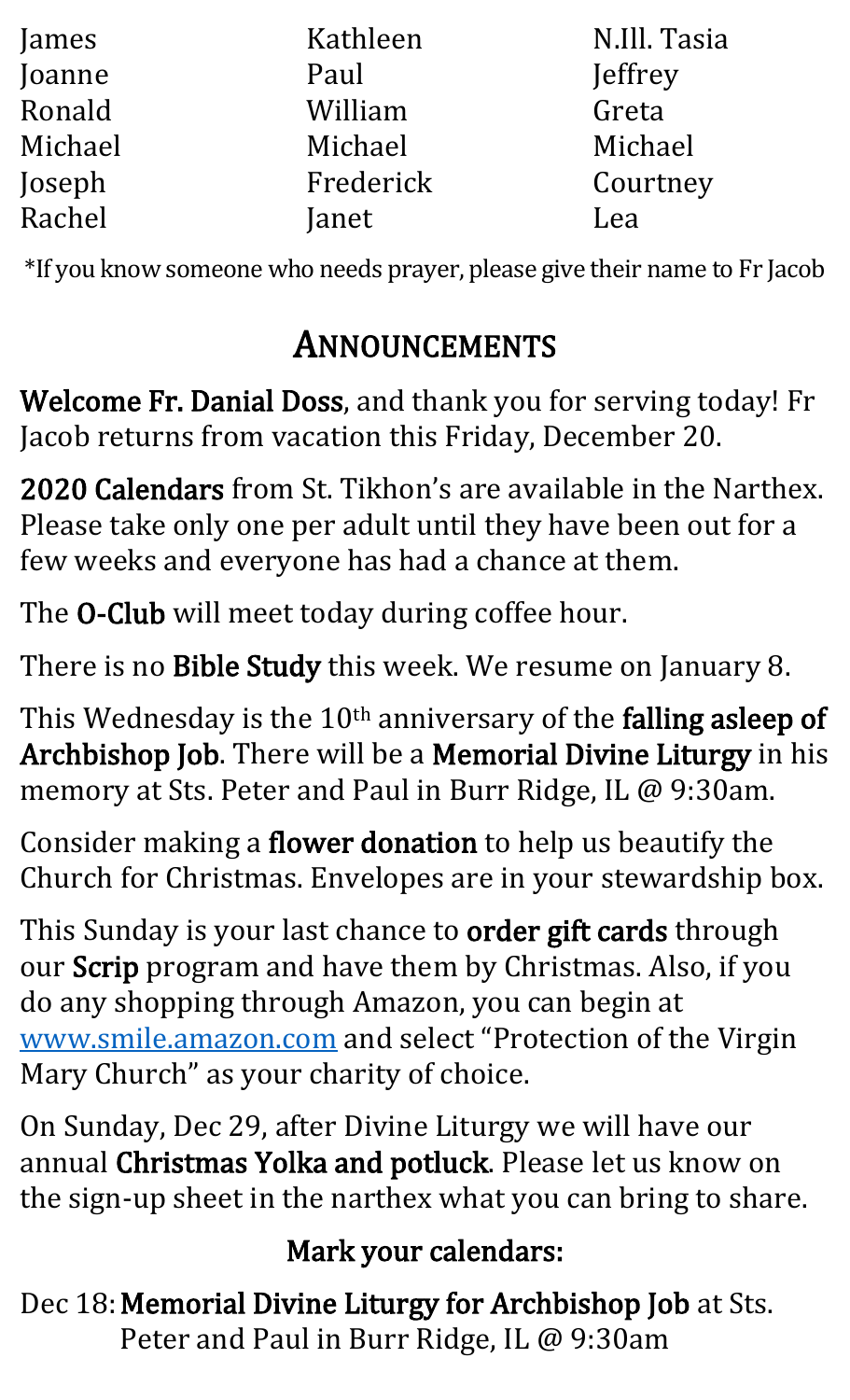- Dec 19: Christmas Caroling at Descent of the Holy Ghost @ 6:30pm
- Dec 24: Vesperal Liturgy of the Nativity of Christ @ 10am Vigil of the Nativity of Christ @ 6pm
- Dec 25: Divine Liturgy of the Nativity of Christ @ 9am
- Dec 29: Christmas Yolka and pot-luck luncheon after Liturgy
- Dec 31: Great Vespers for the Circumcision of Christ @ Descent of the Holy Ghost @ 6pm
- Jan 1: Divine Liturgy for the Circumcision of Christ @ 10am
- Jan 5: Vespers of Theophany with the Great Blessing of Water after coffee hour
- Jan 6: Divine Liturgy for the Theophany of our Lord @ 10am

Last week's offerings to the Lord: \$5,366

## What Do We Mean by Unity in Diversity? by His Grace, our Bishop Paul

"…eager to maintain the unity of the Spirit in the bond of peace." (Ephesians 4:3)

In the body it is the living Spirit that holds all members together, even when they are far apart. So it is here. The purpose for which the Spirit was given was to bring into unity all who remain separated by different ethnic and cultural divisions: young and old, rich and poor, women and men. (John Chrysostom on Ephesians 4:3)

I share this verse from last Sunday's epistle reading and the brief quote from St. John Chrysostom because he answers the question I posed in my title. What is so wonderful is that